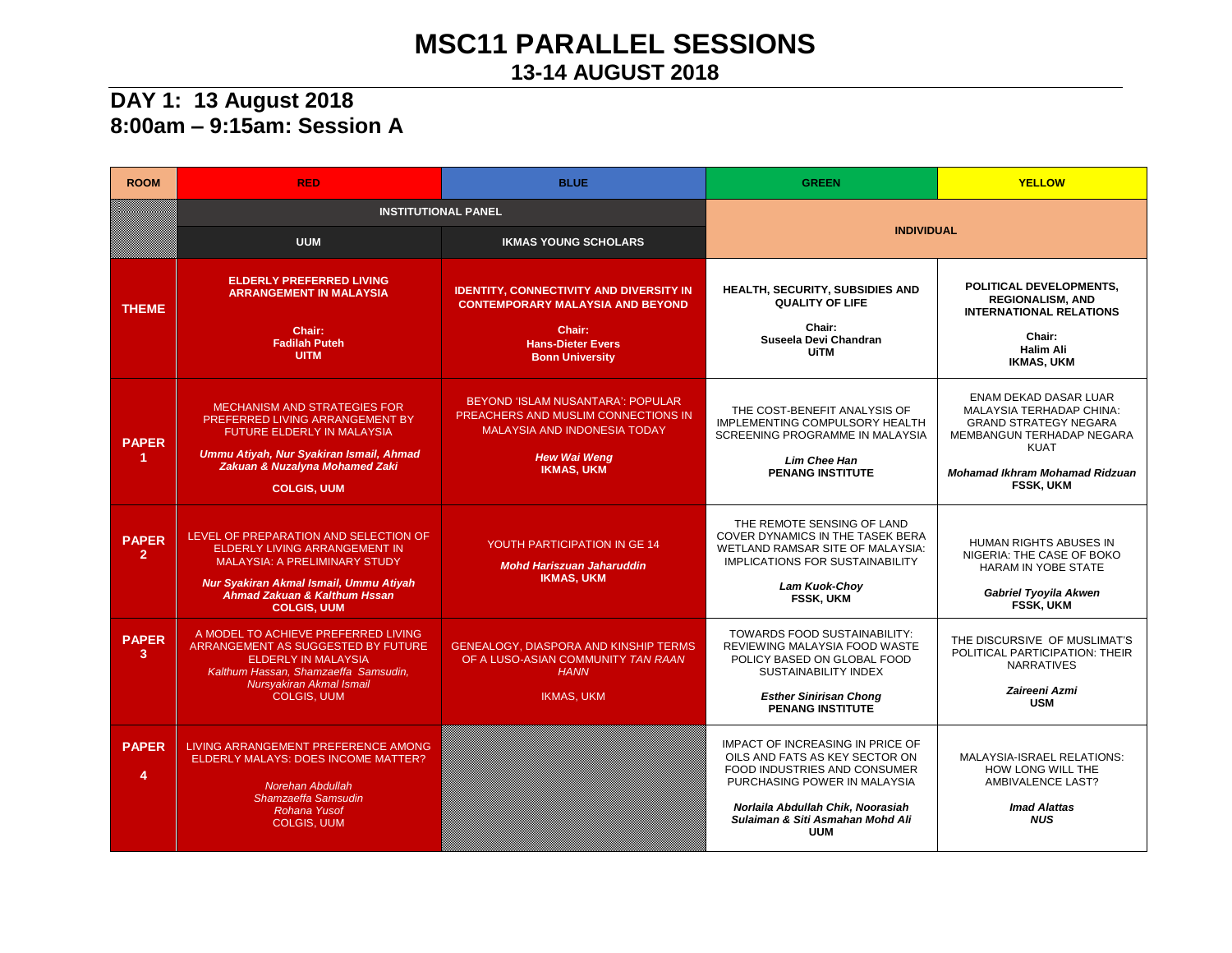## **DAY 1: 13 August 2018 9:15 am – 10:30 am : Session B**

| <b>ROOM</b>                    | <b>RED</b>                                                                                                                                                    | <b>BLUE</b>                                                                                                                                                                                                                             | <b>GREEN</b>                                                                                                                                                     | <b>YELLOW</b>                                                                                                                                                                                               |
|--------------------------------|---------------------------------------------------------------------------------------------------------------------------------------------------------------|-----------------------------------------------------------------------------------------------------------------------------------------------------------------------------------------------------------------------------------------|------------------------------------------------------------------------------------------------------------------------------------------------------------------|-------------------------------------------------------------------------------------------------------------------------------------------------------------------------------------------------------------|
|                                | <b>INDIVIDUAL</b>                                                                                                                                             | <b>THEMATIC</b><br><b>PANEL</b>                                                                                                                                                                                                         | <b>INDIVIDUAL</b>                                                                                                                                                | <b>THEMATIC</b><br><b>PANEL</b>                                                                                                                                                                             |
| <b>THEME</b>                   | <b>CONTESTATION YOUTH, MEDIA &amp; POPULAR</b><br><b>CULTURE</b><br>Chair:<br>Rashila Ramli<br><b>IKMAS, UKM</b>                                              | STATE BUILDING AND SOCIETY IN THE<br><b>MALAY PENINSULA-EXPERIENCE FROM</b><br><b>THAILAND'S DEEP SOUTH</b><br>Chair:<br><b>Mohd Hazim Shah</b><br><b>INPUMA, UM</b>                                                                    | <b>GOOD GOVERNANCE, THE POLITICAL</b><br><b>SYSTEM &amp; THE PUBLIC SECTOR</b><br>Chair:<br><b>Sity Daud</b><br><b>FSSK, UKM</b>                                 | Chair:<br><b>Maisarah Hasbullah</b><br><b>UM</b>                                                                                                                                                            |
| <b>PAPER</b><br>1              | USAGE AND EFFECT OF SOCIAL MEDIA<br>AMONG UNIVERSITY STUDENTS<br>Rahilah Ahmad, Nor Azlili Hassan & Jaslina<br><b>Mohd Tajuddin</b><br><b>SEGI UNIVERSITY</b> | CHINESE KAPITAN, MINING COOLIES, AND<br>STATE IN THE NINETEENTH CENTURY THAI<br><b>SOUTH</b><br><b>Piyada Chonlaworn</b><br><b>TENRI UNIVERSITY</b>                                                                                     | THE EMERGENCE OF NEW POLITICS IN<br><b>MALAYSIA REVISITED</b><br><b>Mohd Azizuddin Mohd Sani</b><br>RIMC, UUM                                                    | MODAL BUDAYA PENEROKA FELDA<br><b>Azlina Abdullah &amp; Mansor Mohd</b><br><b>Noor</b><br><b>FSSK, UKM</b>                                                                                                  |
| <b>PAPER</b><br>$\overline{2}$ | MENEROKA CABARAN DAN STRATEGI<br>INTERVENSI MENCAPAI GOT DALAM<br>KALANGAN SISWAZAH UKM<br>Khadijah Alavi<br>FSSK, UKM                                        | THE CREATION OF THE MODERN STATE AND<br>THE ESCAPE FROM THE" IMAGINED<br><b>COMMUNITY"</b><br>- COMPARATIVE ANLYSIS OF THE "PATANI<br>MELAYU" AND THE"UCHINANCHU OKINAWA<br><b>Tanapat Jundittawong</b><br><b>UNIVERSITY OF RYUKYUS</b> | VIEWING THE MYTH OF THE LAZY<br><b>MALAY THROUGH NEOLIBERAL LENS:</b><br>THE PROFESSIONAL MANAGERIAL<br>CLASS IN MALAYSIA<br>Jonathan Yong Tienxhi<br><b>LSE</b> | MODAL SOSIAL PENEROKA FELDA<br><b>Nor Azlili Hassan</b><br><b>UTAR</b>                                                                                                                                      |
| <b>PAPER</b><br>3              | MEDIA SOSIAL DAN IDENTITI ETNIK CINA<br>MALAYSIA: SATU KAJIAN LITERATUR<br><b>Eng May Chuen</b><br>UNITAR                                                     | FORMATION AND WORKS OF CIVIL SOCIETY<br>ORGANIZATIONS (CSOS) IN PATANI AND<br>THEIR CHALLENGES AND OPPORTUNITIES<br><b>Shinjiro Shibayama</b><br><b>TEIKYO HEISEI</b>                                                                   | MEASURING THE EFFECTIVENESS OF<br>PUBLIC SERVICE DELIVERY SYSTEM IN<br><b>LOCAL GOVERNMENT</b><br>Rozita Abdul Mutalib<br><b>COLGIS, UUM</b>                     | PERANAN FAKTOR STRUKTURAL<br>DALAM MODEL PEMBANGUNAN<br><b>Hairol Anuar Mak Din Mohd Mahadee</b><br><b>Ismail &amp;</b><br><b>Mansor Mohd Noor</b><br><b>KUIS</b>                                           |
| <b>PAPER</b><br>$\overline{4}$ | DEFAMING MADE EASY: INSTAGRAM AS<br>SOCIAL MEDIA PLATFORM OF PUBLIC FIGURE<br><b>DEFAMATION</b><br>Wan Puspa Melati & Miza Izwanis<br><b>SEGI UNIVERSITY</b>  | <b>RELIGION, SOCIETY AND STATE: ISLAMIC</b><br>REFORMISM IN THE CONTEXT OF PATANI<br>Naomi Nishi<br><b>DOHSHISHA UNIVERSITY</b>                                                                                                         | CORRUPTION AND THE STUDY OF THE<br><b>STATE</b><br><b>Sved Farid Alatas</b><br><b>NUS</b>                                                                        | PANDANGAN MASYARAKAT<br><b>TERHADAP PERANAN TADBIR URUS</b><br>PROGRAM PEMBANGUNAN<br><b>USAHAWAN FELDA</b><br><b>Mohd Mahadee</b><br>Ismail, Hairol Anuar Mak Din &<br><b>Mansor Mohd Noor</b><br>FEM, UPM |
| <b>PAPER</b><br>5              |                                                                                                                                                               |                                                                                                                                                                                                                                         | ROLES OF POLICY STAKEHOLDERS IN<br>CRIME PREVENTION: STATUS QUO OR<br>ELSE?<br><b>Zalinah Ahmad</b><br><b>UUM</b>                                                | PERBANDINGAN MOBILITI SOSIAL<br><b>DALAM TIGA GENERASI FELDA</b><br><b>Ummi Munirah Syuhada Mohamad</b><br>Zan &<br><b>Mansor Mohd Noor</b><br><b>KUIS</b>                                                  |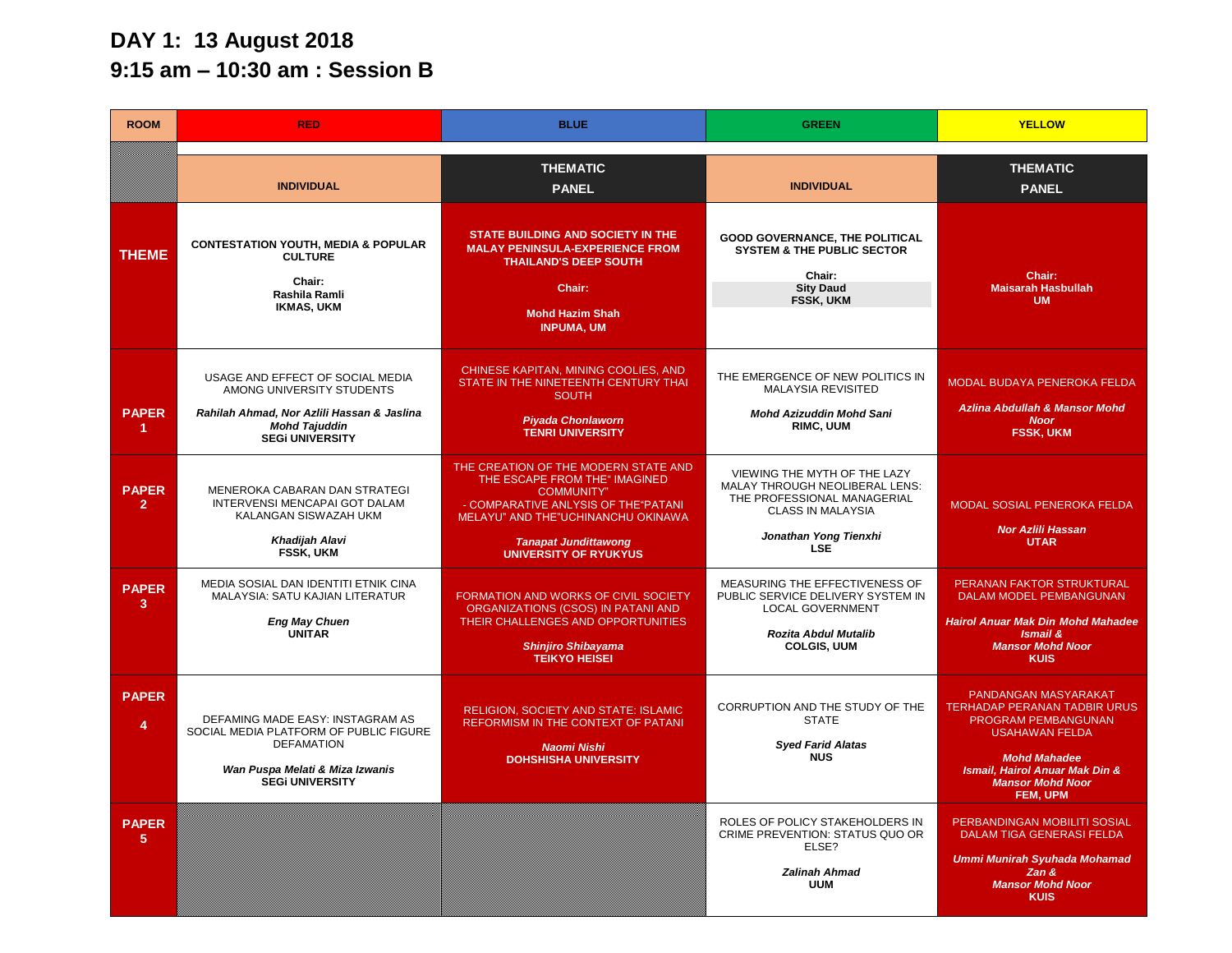### **DAY 1: 13 August 2018 10:45 am – 12:00 am : Session C**

| <b>ROOM</b>       | <b>RED</b>                                                                                                     | <b>GREEN</b>                                                                                                                                                                          | <b>YELLOW</b>                                                                                                                                     | <b>BLUE</b>                                                                                                                                                                                                                                               |
|-------------------|----------------------------------------------------------------------------------------------------------------|---------------------------------------------------------------------------------------------------------------------------------------------------------------------------------------|---------------------------------------------------------------------------------------------------------------------------------------------------|-----------------------------------------------------------------------------------------------------------------------------------------------------------------------------------------------------------------------------------------------------------|
|                   | <b>INSTITUTIONAL PANEL</b>                                                                                     | <b>INDIVIDUAL</b>                                                                                                                                                                     | <b>INDIVIDUAL</b>                                                                                                                                 | <b>INSTITUTIONAL PANEL</b>                                                                                                                                                                                                                                |
| <b>THEME</b>      | <b>IKMAS SENIOR SCHOLARS</b><br>Chair:<br><b>Hans Dieter-Evers</b><br><b>IKMAS, UKM</b>                        | <b>GENDER, SEXUALITY &amp; SOCIAL</b><br><b>TRANSFORMATION</b><br>Chair:<br>Lai Suat Yan<br><b>UM</b>                                                                                 | <b>CLASS, ETHNIC, CULTURE AND</b><br><b>IDENTITY</b><br>Chair:<br>Zaheruddin Othman<br><b>UUM</b>                                                 | <b>KHAZANAH RESEARCH INSTITUTE</b><br>Chair:<br><b>Abdul Rahman Aziz</b><br><b>UUM</b>                                                                                                                                                                    |
| <b>PAPER 1</b>    | <b>BRI AND IMPACT ON TRADE AND</b><br><b>INVESTMENT IN ASEAN</b><br><b>Sufian Jusoh</b><br><b>IKMAS, UKM</b>   | FENOMENA SILING KACA: ANALISIS CAREER<br>PATHWAYS SURVEY (CPS) DALAM KALANGAN<br>PENSYARAH WANITA DI UNIVERSITI<br>MALAYSIA SABAH (UMS)<br>Kee, Y. Sabariah Kee, Yusoff<br><b>UMS</b> | INTER-ETHNIC DIFFERENCE IN<br>EDUCATIONAL ATTAINMENT IN<br><b>MALAYSIA</b><br><b>Riho Tanaka</b><br>THE UNIVERSITY OF TOKYO                       | <b>LABOUR MARKET AND THE</b><br>SHIFTING LANDSCAPE OF CARE IN<br><b>MALAYSIA: THE MISSING LINK</b><br><b>Christopher Choong Weng Wai,</b><br>Rachel Gong, Adam Manaf Mohamed<br><b>Firouz &amp; Tan Theng Theng</b><br><b>KHAZANAH RESEARCH INSTITUTE</b> |
| <b>PAPER 2</b>    | <b>CONNECTING OCEANS: TOWARDS AN</b><br>ASEAN SINGLE SHIPPING MARKET<br>Andrew Kam Jia Yi<br><b>IKMAS, UKM</b> | PEMERKASAAN PENGLIBATAN WANITA<br>DALAM KEPIMPINAN POLITIK DI MALAYSIA<br>$(1980 - 2013)$<br><b>Rafidah Saidon</b><br><b>FSSK, UKM</b>                                                | RADIO DAN ORANG ASLI: DAKWAH<br><b>ISLAM MELALUI RADIO ASYIKFM</b><br><b>Misliyah Rusli</b><br><b>JAKIM</b>                                       | <b>UNDERSTANDING CARE</b><br><b>INSTITUTIONS IN THE CONTEXT OF</b><br><b>GENDER INEQUALITY IN LABOUR</b><br><b>MARKET OUTCOMES</b><br><b>Adam Manaf Mohamed Firouz</b><br>KHAZANAH RESEARCH INSTITUTE                                                     |
| <b>PAPER</b><br>3 | A LINGUISTIC ANALYSIS OF MALAY<br><b>MARITIME WORLD OF WORDS</b><br><b>Zarina Othman</b><br><b>IKMAS, UKM</b>  | <b>GLOBAL SIXTIES IN THE NON-WESTERN</b><br>WORLD?<br><b>Claudia Derichs</b><br><b>MARBURG UNIVERSITY</b>                                                                             | SOSIALISASI POLITIK DALAM<br>KEHIDUPAN POLITIK ETNIK CINA DI<br><b>MALAYSIA: SATU KAJIAN LITERATUR</b><br><b>Edwin Michael</b><br><b>UNITAR</b>   | BEYOND THE BLACKBOARD: WHAT<br><b>BASIC INDICATORS AREN'T</b><br>TELLING US ABOUT QUALITY OF<br><b>EDUCATION IN MALAYSIA</b><br><b>Rachel Gong</b><br>KHAZANAH RESEARCH INSTITUTE                                                                         |
| <b>PAPER</b>      |                                                                                                                | PENGLIBATAN WANITA DALAM POLITIK:<br>KAJIAN TERHADAP DEWAN MUSLIMAT PAS<br>NEGERI PULAU PINANG (DMPNPP)<br>Norhana Khaled<br><b>USM</b>                                               | THE BUMIPUTERA MINORITY'S<br>POLITICAL PARTICIPATION: THE<br>INDIGENOUS PEOPLE AND SIAMESE IN<br>PENINSULAR MALAYSIA<br>Fang Yi Xue<br><b>UKM</b> |                                                                                                                                                                                                                                                           |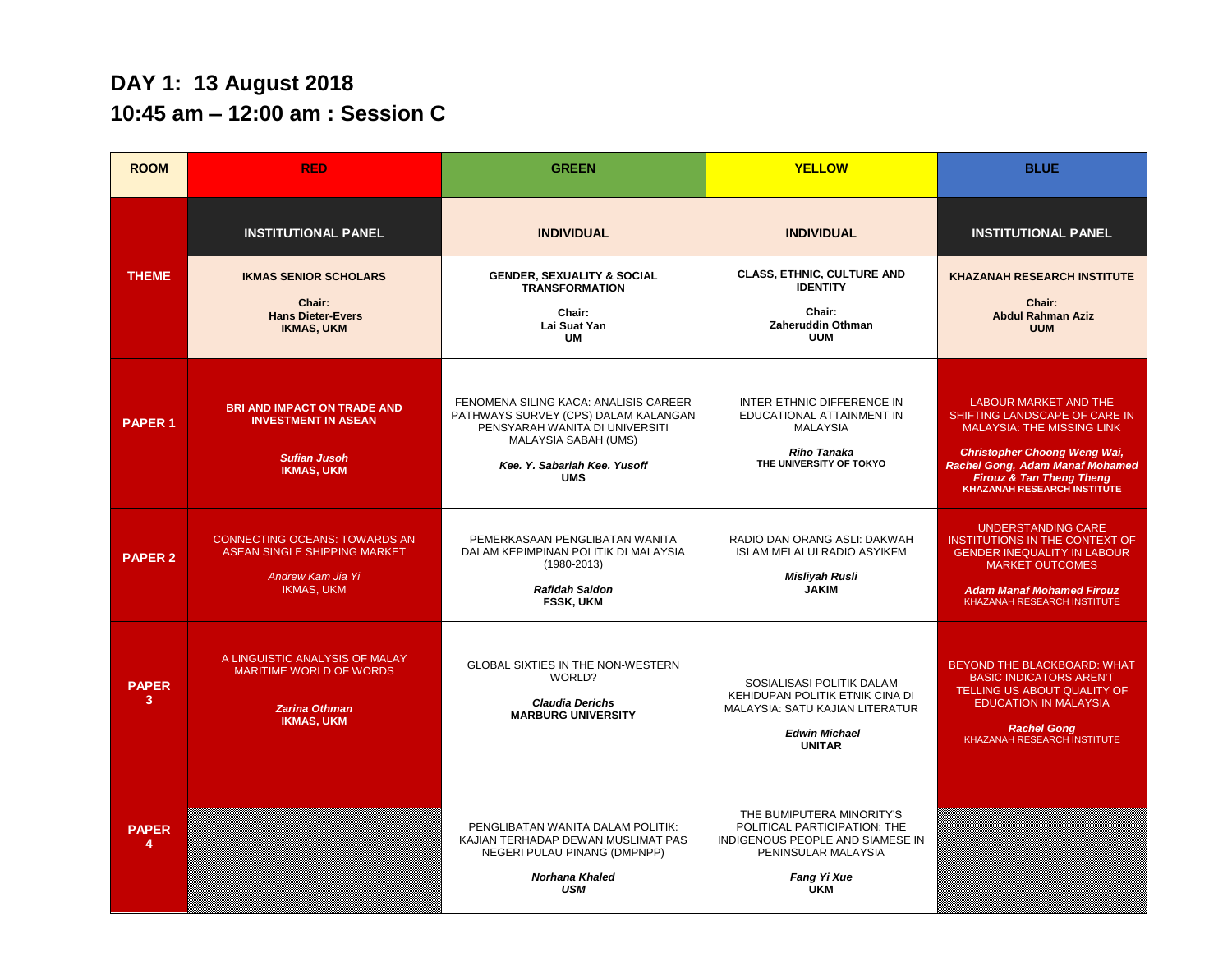#### **DAY 2: 14 August 2018 8:00 am - 9:15 am : Session D**

| <b>ROOM</b>                    | <b>RED</b>                                                                                                                                                                                                               | <b>BLUE</b>                                                                                                                                                                                                                                                    | <b>GREEN</b>                                                                                                                                        | <b>YELLOW</b>                                                                                                                                                                         |
|--------------------------------|--------------------------------------------------------------------------------------------------------------------------------------------------------------------------------------------------------------------------|----------------------------------------------------------------------------------------------------------------------------------------------------------------------------------------------------------------------------------------------------------------|-----------------------------------------------------------------------------------------------------------------------------------------------------|---------------------------------------------------------------------------------------------------------------------------------------------------------------------------------------|
|                                | <b>INSTITUTIONAL</b><br><b>PANEL</b><br>YOUR LANGUAGE MY CULTURE (UKM)                                                                                                                                                   | <b>THEMATIC</b><br><b>PANEL</b>                                                                                                                                                                                                                                | <b>INDIVIDUAL</b>                                                                                                                                   | <b>INDIVIDUAL</b>                                                                                                                                                                     |
| <b>THEME</b>                   | <b>LOCAL CULTURE AND GLOBAL LANGUAGE:</b><br>A WINNING STRATEGY (YDSM)<br>Chair:<br>Noraini Ibrahim<br><b>UKM</b>                                                                                                        | SOCIAL, CULTURAL AND EVERYDAY<br><b>CONSTRUCTION OF NATIONAL</b><br><b>IDENTITIES IN 1950S-1970S</b><br><b>MALAYA/MALAYSIA</b><br>Chair:<br><b>Lai Suat Yan</b><br><b>UM</b>                                                                                   | <b>CLASS, ETHNIC, CULTURE AND</b><br><b>IDENTITY</b><br>Chair:<br>Norlaila Abdullah Chik<br><b>UUM</b>                                              | <b>EDUCATION, NATIONAL</b><br>DEVELOPMENT & TRANSFORMATION<br>Chair:<br>Wan Puspa Melati<br><b>SEGI UNIVERSITY</b>                                                                    |
| <b>PAPER</b><br>-1.            | LOCAL CULTURE INTEGRATION FOR<br><b>INCLUSIVE DEVELOPMENT</b><br>Radha M K Nambiar<br><b>Ruzy Suliza Hashim</b><br><b>Ruhizan Mohamad Yasin</b><br>Wan Rosmanira Ismail                                                  | <b>PROPAGANDA, CIVICS COURSES AND</b><br><b>NATION BUILDING: WHERE STATE MEETS</b><br><b>EVERYDAY GROUPS LIKE BARBERS,</b><br><b>SEAMSTRESSES, RICKSHAW PULLERS</b><br><b>AND WAITERS</b><br><b>Cheong Soon Gan</b><br><b>UNIVERSITY OF WISCONSIN SUPERIOR</b> | KOMUNITI PERANAKAN DI PANTAI<br>TIMUR: PEREKAYASAAN KEARIFAN<br><b>TEMPATAN WARISAN NEGARA</b><br><b>Pue Giok Hun</b><br><b>KITA, UKM</b>           | COMMODIFICATION OF ISLAMIC<br>EDUCATION IN MALAYSIA: A<br>PRELIMINARY ANALYSIS ON THE<br>ADOPTION OF NEO-LIBERAL<br><b>ELEMENTS</b><br>Saidatul Madiha Abd Rahim<br><b>IIUM</b>       |
| <b>PAPER</b><br>$\overline{2}$ | PEMBELAJARAN BAHASA INGGERIS<br>BERLANDASKAN BUDAYA TEMPATAN:<br>PENGGUNAAN MODUL YOUR LANGUAGE MY<br><b>CULTURE (YLMC)</b><br><b>DI TERENGGANU</b><br>Tengku Muhammad Adiddudin Shah B Tengku<br>Aristonsyah            | THE MALAYSIA PAVILION AT THE<br><b>COMMONWEALTH INSTITUTE</b><br><b>Chee Kien Lai</b><br>SINGAPORE UNIVERSITY OF TECHNOLOGY AND DESIGN                                                                                                                         | TRACING THE ENERGY: A RESEARCH<br>OF INTERNAL AND EXTERNAL ENERGY<br>THROUGH CHOREOGRAPHIC PROCESS<br><b>Mohd Nur Faillul Adam</b><br><b>ASWARA</b> | PENDIDIKAN SEBAGAI TAPAK<br>INTEGRASI PENGGUNAAN BAHASA<br><b>IBUNDA DAN SEKOLAH VERNAKULAR</b><br><b>Ong Puay Liu</b><br>KITA, UKM                                                   |
| <b>PAPER</b><br>3              | <b>COMMUNITY ENGAGEMENT THROUGH</b><br>EDUCATION: ACHIEVING SDG#4 THROUGH<br>THE "YOUR LANGUAGE MY CULTURE"<br><b>PROGRAMME</b><br>Noraini Md Yusof, Rashila Ramli, Noraini Ibrahim &<br><b>Tengku Adiduddin Ariston</b> | POLITICS AROUND THE MALAY<br>SULTANATE IN BRITISH MALAYA DURING<br><b>THE 1930S</b><br>Yuji Tsuboi<br>U-PARL, THE UNIVERSITY OF TOKYO LIBRARY<br><b>SYSTEM</b>                                                                                                 | THE STRUGGLE FOR THE RIGHTS OF<br>HINDU TEMPLES IN MALAYSIA<br>Mayuri Koga<br><b>KAICHI INTERNATIONAL UNIVERSITY</b>                                | PENDIDIKAN ALTERNATIF SEBAGAI<br>WADAH KETERANGKUMAN SOSIAL<br>DALAM KALANGAN PENDUDUK YANG<br>TIADA KEWARGANEGARAAN DI<br>PULAU MABUL, SABAH<br><b>Badariah Saibeh</b><br><b>UMS</b> |
| <b>PAPER</b><br>$\overline{4}$ | YOUR LANGUAGE, YOUR CULTURE VS YOUR<br>LANGUAGE, MY CULTURE<br>Ruzy Suzila Hashim, Radha Nambiar, Ruhizan<br>Mohammad Yasin & Wan Rosmanira Ismail                                                                       |                                                                                                                                                                                                                                                                |                                                                                                                                                     | KAJIAN PERKEMBANGAN<br>PENGINSTITUSIAN HALAL DI<br><b>MALAYSIA</b><br>Maisarah Hasbullah, Mohd Zufri Mamat<br>& Mohd Alpphian Abd Gaffar<br><b>UM</b>                                 |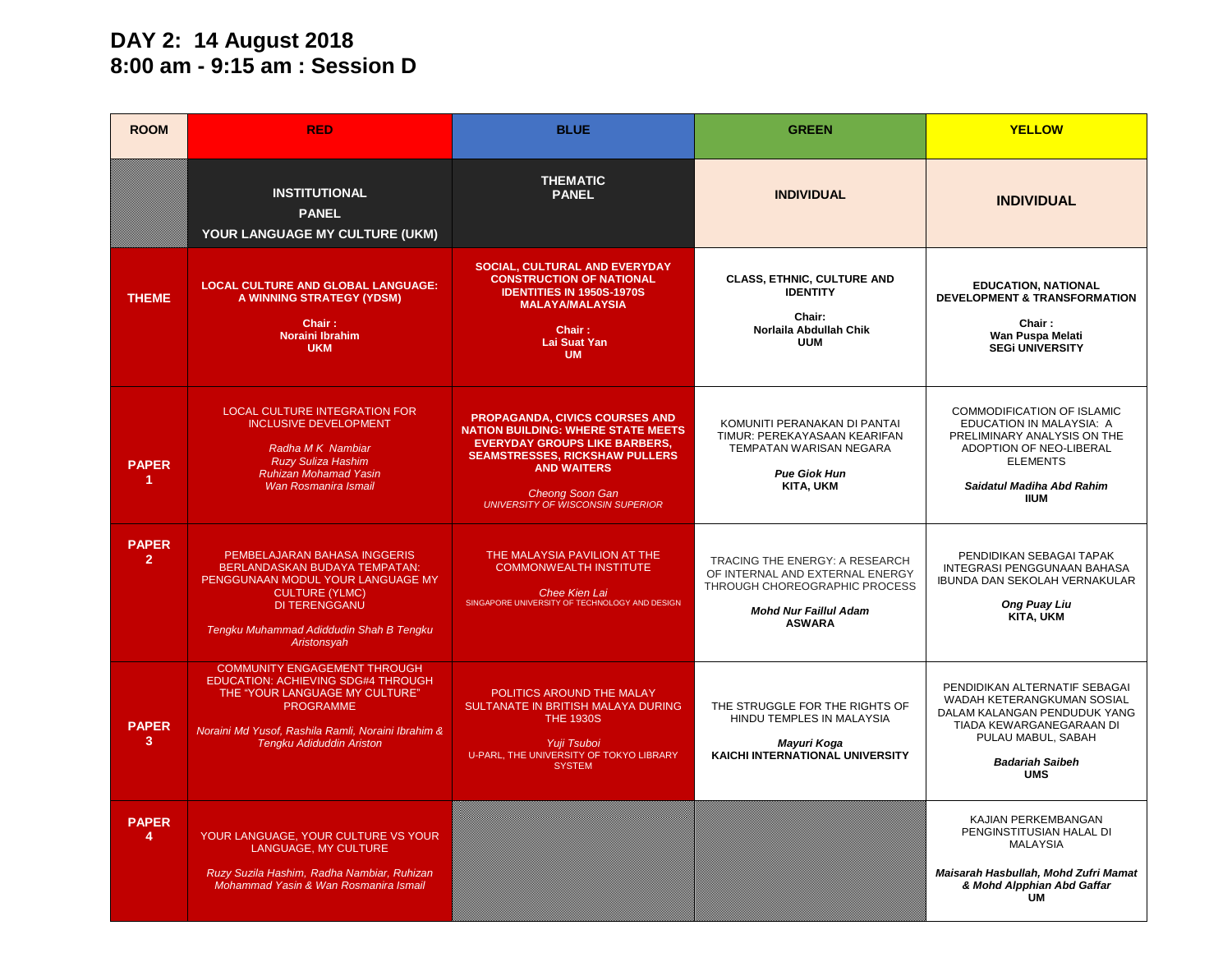#### **DAY 2: 14 August 2018 9:15 am – 10:30 am : Session E**

| <b>ROOM</b>                  | <b>RED</b>                                                                                                                                                       | <b>BLUE</b>                                                                                                                                       | <b>YELLOW</b>                                                                                                                                                                                                                                                 | <b>GREEN</b>                                                                                                                      |
|------------------------------|------------------------------------------------------------------------------------------------------------------------------------------------------------------|---------------------------------------------------------------------------------------------------------------------------------------------------|---------------------------------------------------------------------------------------------------------------------------------------------------------------------------------------------------------------------------------------------------------------|-----------------------------------------------------------------------------------------------------------------------------------|
|                              | <b>INDIVIDUAL</b>                                                                                                                                                | <b>INDIVIDUAL</b>                                                                                                                                 | <b>INDIVIDUAL</b>                                                                                                                                                                                                                                             | <b>INSTITUTIONAL</b><br><b>PANEL</b>                                                                                              |
| <b>THEME</b>                 | <b>CLASS, ETHNIC, CULTURE &amp; IDENTITY</b><br>Chair:<br><b>Maisarah Hasbullah</b><br><b>UM</b>                                                                 | CLASS, ETHNIC, CULTURE AND IDENTITY<br>Chair:<br><b>Fadilah Puteh</b><br><b>UITM</b>                                                              | <b>GLOBALIZATION, INTERNATIONAL</b><br>TRADE AND FOREIGN DIRECT<br><b>INVESTMENT</b><br>Chair:<br>Suseela Devi Chandran<br><b>UITM</b>                                                                                                                        | <b>Frankfurt University of Applied</b><br><b>Sciences</b><br>Chair:<br>Noraini Ibrahim<br><b>UKM</b>                              |
| <b>PAPER</b><br>-1.          | MOMENT OF UNITY IN SOCIAL COHESION<br>PROCESS: CONTEXTUAL AND DYNAMICAL<br>Kartini Aboo Talib@Khalid<br><b>KITA, UKM</b>                                         | MODEL SURVIVAL MELAYU DI MALAYSIA:<br>SATU ANALISIS KONSEPTUAL<br>Nur Azah Razali<br><b>OUM</b>                                                   | ENVIRONMENTAL GOODS AND<br>SERVICES INDUSTRY IN MALAYSIA<br>REGULATORY REDUNDANCY AND<br><b>EXPORT CAPACITY</b><br>Muralitharan Paramasua<br>UM                                                                                                               | <b>CONCEPTS OF THE WEST FROM</b><br><b>WESTERN PERSPECTIVES</b><br><b>Dagmar Oberlies</b><br><b>FUAS</b>                          |
| <b>PAPER</b><br>$\mathbf{2}$ | CHINESE CULTURAL PRESERVATION:<br><b>EXAMINING SIN CHEW DAILY, CHINESE</b><br>EDUCATION AND CULTURE IN MALAYSIA<br><b>Ng Miew Luan</b><br><b>SEGI UNIVERSITY</b> | SEKOLAH MENENGAH PERSENDIRIAN<br>CINA (SMPC) DAN SIJIL UEC: ANTARA<br>PERSOALAN DAN PERDEBATAN<br><b>Chin Tek Yoong</b><br>KITA, UKM              | <b>REGULATORY INCOHERENCE IN</b><br><b>NUTRITION LABELLING OF</b><br>PREPACKAGED FOOD IN ASEAN: WHAT<br>NEXT?<br>Evelyn S. Devadason<br><b>UM</b>                                                                                                             | <b>CONCEPTS OF THE WEST FROM</b><br>NON-WESTERN PERSPECTIVES<br>Noraini Md. Yusof & Norfatiha Othman<br><b>UKM</b>                |
| <b>PAPER</b><br>3            | THE INFLUENCE AND THREAT OF SOCIAL<br><b>ISSUES IN MALAY URBAN YOUTH IDENTITY</b><br><b>FORMATION</b><br><b>Rosila Bee</b><br>UM                                 | PENGLIBATAN DAN PENGUPAYAAN<br>KOMUNITI DALAM PROGRAM<br>PENTERNAKAN LOKAN DI KUDAT, SABAH<br><b>Jalihah Md Shah</b><br>Universiti Malaysia Sabah | THE DYNAMIC OF CORE-PERIPHERY<br><b>RELATIONS: AN ANALYSIS OF SOCIAL</b><br>NETWORKS AMONG KNOWLEDGE<br>WORKERS IN CYBERJAYA, MSC<br>MALAYSIA IN 2009-2010<br>Farah Purwaningrum & Ramli Nordin<br>SYDNEY SOUTHEAST ASIA CENTRE -<br>THE UNIVERSITY OF SYDNEY | <b>MALAYSIA-GERMANY</b><br><b>ENCOUNTERS:</b><br><b>CONCEPTUALIZING THE WEST</b><br><b>Noraini Md. Yusof</b><br><b>IKMAS, UKM</b> |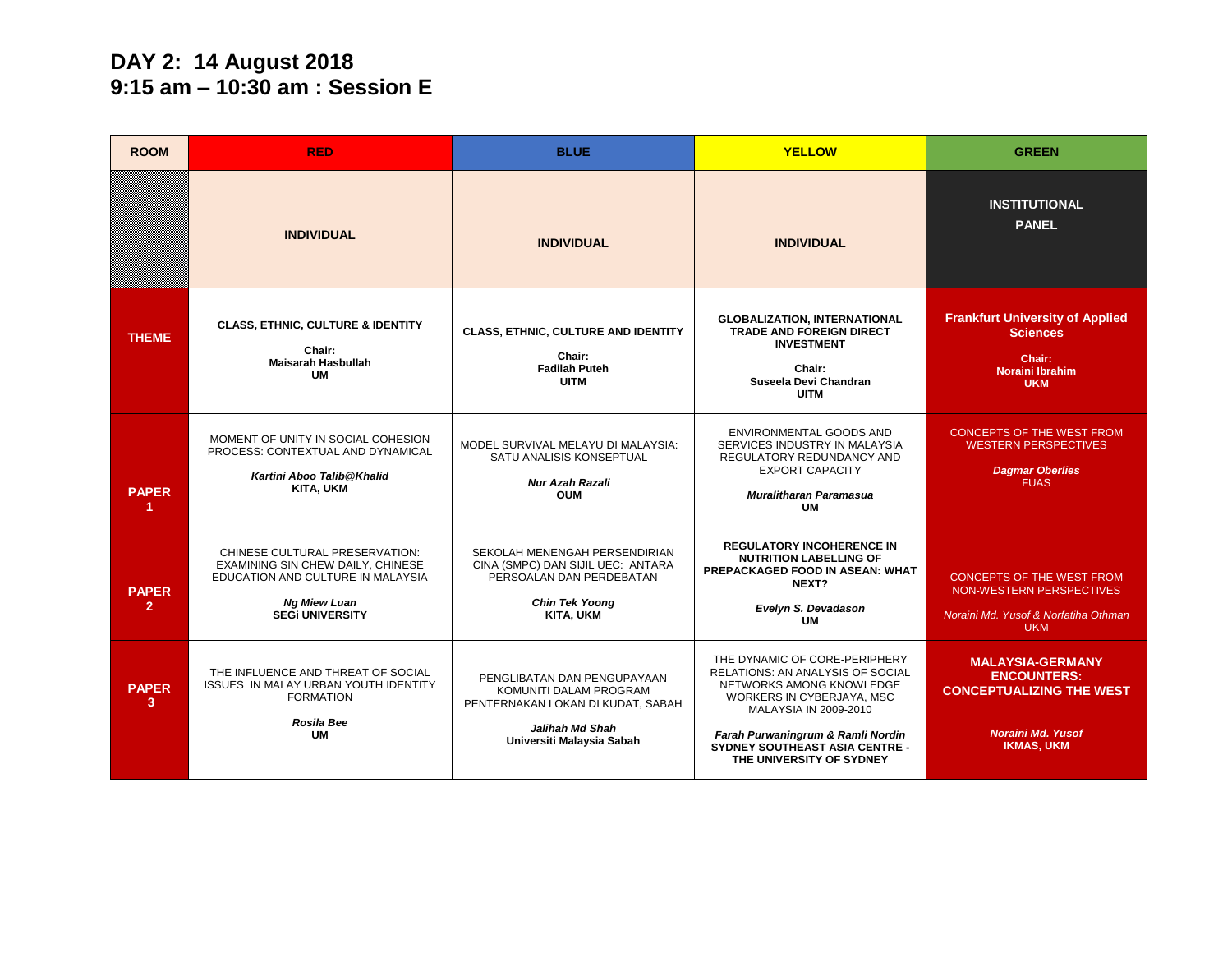## **DAY 2: 14 August 2018**

# **10:45 am – 12:00 am : Session F**

| <b>ROOM</b>                    | <b>RED</b>                                                                                                                                                                                            | <b>BLUE</b>                                                                                                                                                                                                                                 | <b>YELLOW</b>                                                                                                                                               | <b>GREEN</b>                                                                                                                                                                                                                                    |
|--------------------------------|-------------------------------------------------------------------------------------------------------------------------------------------------------------------------------------------------------|---------------------------------------------------------------------------------------------------------------------------------------------------------------------------------------------------------------------------------------------|-------------------------------------------------------------------------------------------------------------------------------------------------------------|-------------------------------------------------------------------------------------------------------------------------------------------------------------------------------------------------------------------------------------------------|
|                                |                                                                                                                                                                                                       | <b>INDIVIDUAL</b>                                                                                                                                                                                                                           |                                                                                                                                                             | <b>INSTITUTIONAL PANEL</b><br><b>IKMAS-Nippon Foundation Young</b><br><b>Scholar</b><br>Chair:<br>Lai Suat Yan<br><b>UM</b>                                                                                                                     |
| <b>THEME</b>                   | <b>GOOD GOVERNANCE, THE POLITICAL</b><br><b>SYSTEM, AND THE PUBLIC SECTOR</b><br>Chair:<br>Nur Syakiran Akmal Ismail<br><b>UUM</b>                                                                    | <b>REVISITING LITERATURE LANGUAGE &amp;</b><br><b>HISTORY</b><br>Chair:<br><b>Abdul Rahman Aziz</b><br><b>UUM</b>                                                                                                                           | <b>INDIGENOUS AND MARGINALIZED</b><br><b>COMMUNITIES</b><br>Chair:<br>Zaheruddin Othman<br><b>UUM</b>                                                       | <b>ASEAN'S PRINCIPLE OF</b><br><b>CONSENSUS: ITS ROLE AND</b><br><b>CHALLENGES TO THE CONFLICT</b><br><b>PREVENTION IN THE EAST</b><br><b>SEA/SOUTH CHINA SEA</b><br><b>Vo Xuan Vinh</b><br><b>Vietnam Academy of Social</b><br><b>Sciences</b> |
| <b>PAPER</b>                   | KEBERKESANAN LATIHAN ASAS INSPEKTOR<br>TERHADAP PENGUKUHAN NILAI INTEGRITI<br>PEGAWAI KANAN POLIS<br><b>Norashikin Ahmad</b><br><b>FSSK, UKM</b>                                                      | CORPORATE GOVERNANCE OF THE<br>BRITISH NORTH BORNEO CHARTERED<br>COMPANY, 1910-1928: A CASE STUDY OF<br>THE MECHANISM IN ORDER TO<br>OVERCOME THE MANAGEMENT CRISIS<br>Kazuko Tsuzuki<br>NPO SENIOR OVERSEAS VOLUNTEER<br><b>ASSOCIATES</b> | LEADERSHIP AND GENDER IN THE<br>PUBLIC SECTOR: THE MEDIATING<br>EFFECT OF JOB SATISFACTION<br><b>Fadilah Puteh</b><br><b>UITM</b>                           | <b>COLLABORATOR OR COMPETITOR?</b><br>THE ROLE OF CHINA'S ECONOMIC<br><b>DEVELOPMENT IN THE</b><br><b>ASEAN ECONOMIC INTEGRATION</b><br><b>PROCESS</b><br>Darryl Tan Jie Wei<br><b>UKM</b>                                                      |
| <b>PAPER</b><br>$\overline{2}$ | TEKANAN DIGITAL: KESAN BEBAN<br>KOMUNIKASI DAN MULTITUGAS INTERNET<br>TERHADAP KESEJAHTERAAN PSIKOLOGI<br>PENJAWAT AWAM DI MALAYSIA<br><b>Mohd Sobhi Ishak</b><br><b>Azizah Sarkowi</b><br><b>UUM</b> | TRANSMISI SAINS DAN TEKNOLOGI DARI<br>BARAT KE UTHMANIYYAH: SATU<br>PENILAIAN SEJARAH<br><b>Fadhilah Mustapha</b><br><b>Maisarah Hasbullah</b><br><b>UM</b>                                                                                 | TAHAP PEMBANGUNAN EKONOMI<br>PULAU SEBATIK PASCA 1963:<br>IMPAKNYA KEPADA LOKALITI KEGIATAN<br><b>EKONOMI</b><br><b>Md Saffie Abdul Rahim</b><br><b>UMS</b> | <b>CHALLENGES OF RENEWABLE</b><br><b>ENERGY</b><br><b>CASE STUDIES OF</b><br><b>TORREFACTION IN ASEAN</b><br>Sepriandi Maulana<br>Sriwijaya University, Palembang                                                                               |
| <b>PAPER</b><br>$\mathbf{3}$   | DEALING WITH AN EVER-CHANGING POLICY<br>REFORM: WHAT DOES ACCOUNTABILITY<br><b>MEANS TO PUBLIC MANAGERS</b><br><b>Norazizah Zainal Abidin</b><br><b>UUM</b>                                           | MOGOK RUM 1962: ANALISIS<br>PENYELESAIAN KONFLIK<br><b>Mahadirin Ahmad</b><br><b>UMS</b>                                                                                                                                                    | ECONOMIC DEVELOPMENT AND<br>LABOUR IN MALAYSIA<br><b>Mako Yoshimura</b><br><b>HOSEI UNIVERSITY</b>                                                          | UNDERSTANDING THE DIFFERENCES<br>BETWEEN LAO AND MALAY CULTURE<br><b>Latdavanh Phommakhot</b><br><b>National University of Laos</b>                                                                                                             |